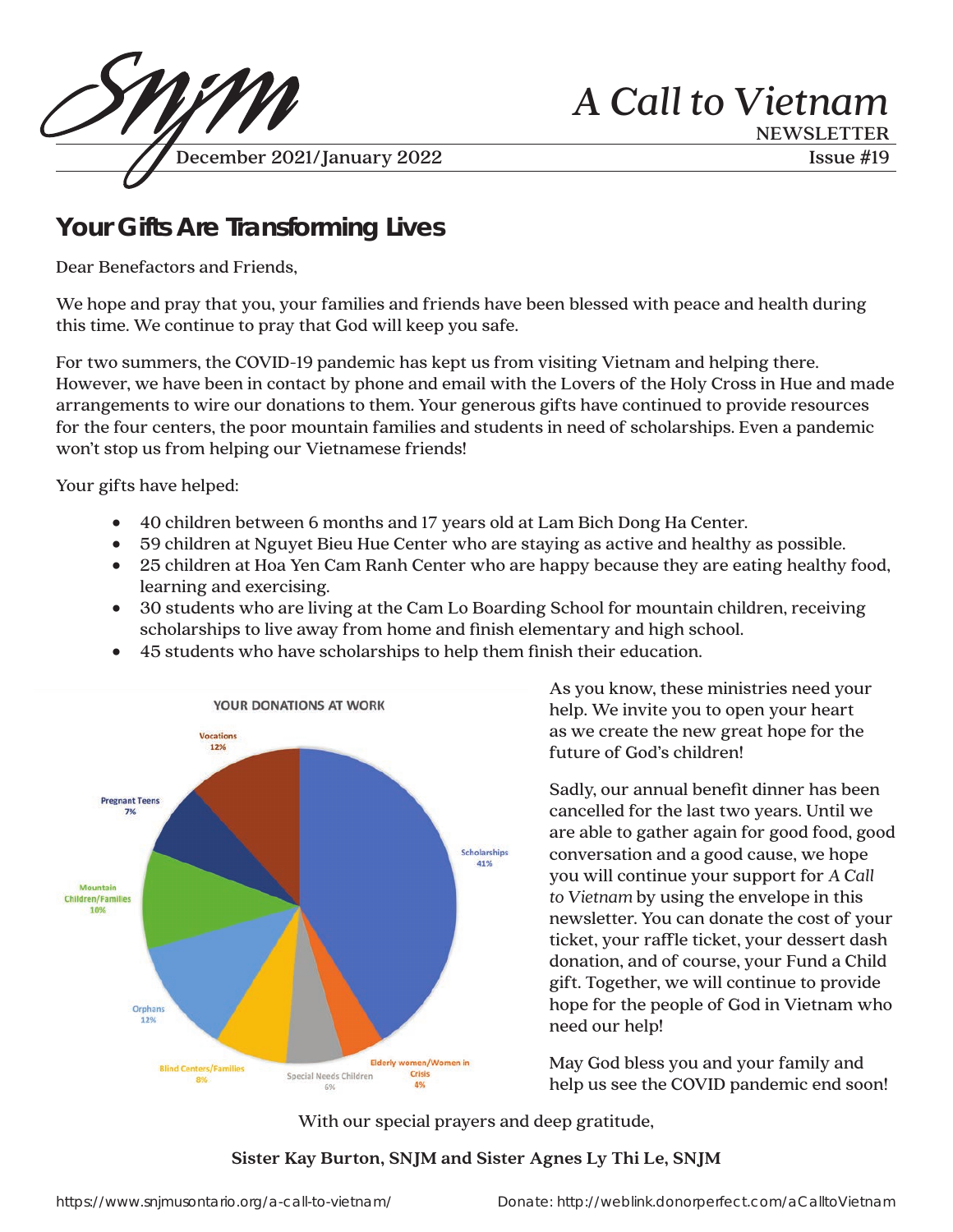## **Lam Bich Dong Ha Center**

#### **By Sister/Dr. Anna Hien Tran, LHC**

The Lam Bich Dong Ha Center is a place where handicapped and orphaned children live and receive care from the LHC Sisters and a place where mountain children come to live so they can attend school.

Right now, we are raising 40 boys and girls ranging in age from 6 months to 17 years old. We care for the babies and young children at the center; the older children attend elementary and high school in Dong Ha city.

I have been working at this center for about 25 years. I take care of everything that the children need,

from organizing work to teaching, to providing care for the children.

We are particularly proud of two young men who recently finished their vocational studies and returned to their families, and two girls who entered the Lovers of the Holy Cross community in Hue after they finished high school.

One local family helped us build a bakery.





Now we can serve bread to the children, Sisters and poor people in this area. One of our ministries is to feed family members who are helping to care for people in hospitals. We are glad to be able to provide bread to them now.

We also took on the sad task of creating a cemetery where we can bury the babies who were aborted at the hospital in Dong Ha city. We raised the funds and bought land so that we could provide a proper resting place for these young souls.

On behalf of the Lovers of the Holy Cross and the children of Lam Bich Dong Ha Center, thank you for your generosity for so many years. Caring for God's children is a big task, and we cannot do it alone.

**The Sisters of the Holy Names of Jesus and Mary** are dedicated to the mission of education and within this mission promote justice and create community. They have heard a call to collaborate with the religious community of the Lovers of the Holy Cross, Hue in Vietnam to:

- Support ministry to handicapped children, pregnant teens, mountain people, children unable to afford an education,
- Educate young women entering Religious life, particularly in acquisition of English language skills.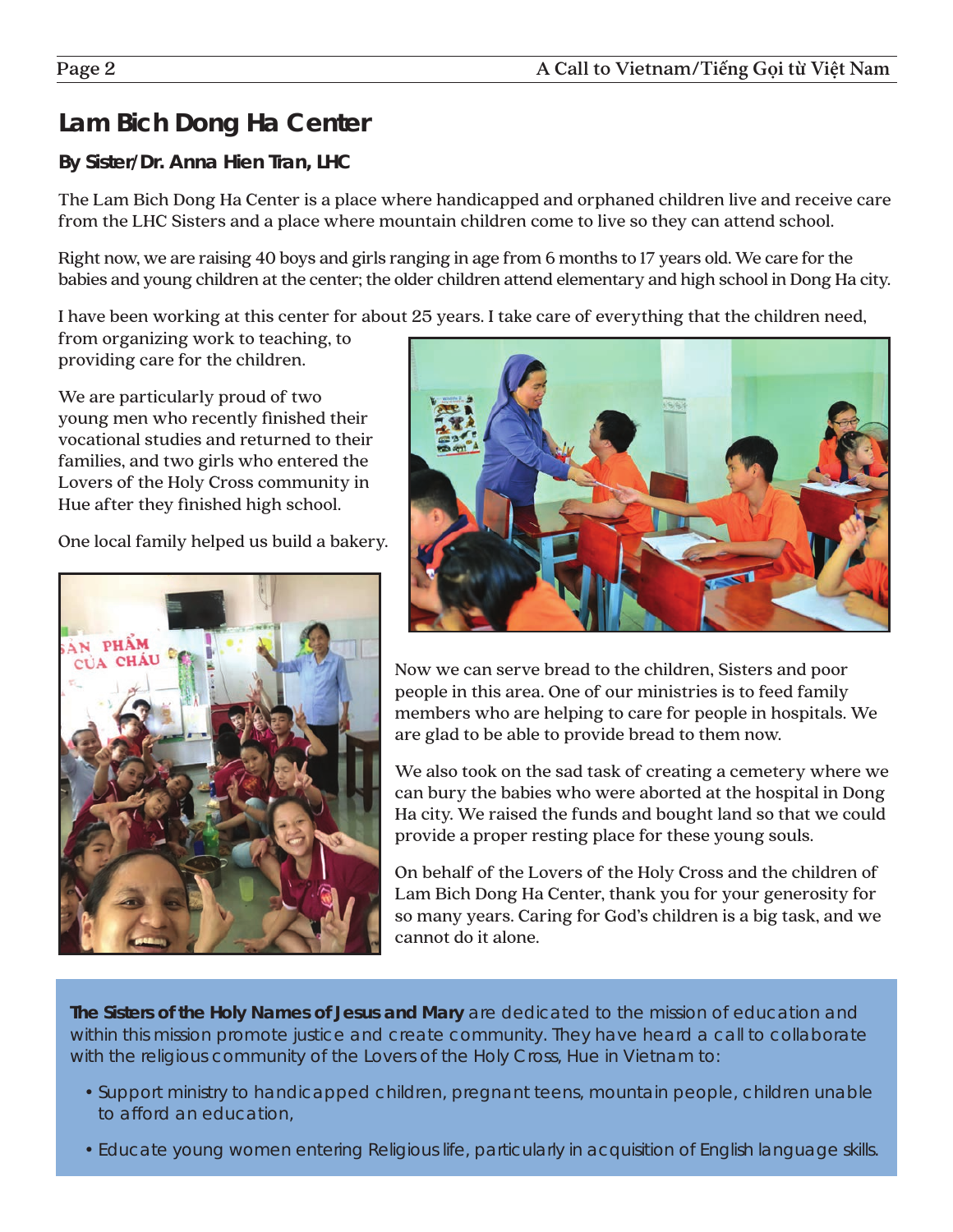## **Bringing Vietnamese Culture to Children**

Participation in the SNJM English conversation program with the Lovers of the Holy Cross made a difference in my life as well as in the lives of each student. In 2007 Dung Huynh, LHC was one of my eager students. As my student in 2016, she was very determined to learn more about the English language and to study in the United States. Her dream has been realized through completing a MA in English at Heritage University in Toppenish WA where she was welcomed, encouraged, and tutored by the Holy Names Sisters. Another dream Dung Huynh had was to publish her very own book, helping children learn about the Vietnamese culture. *A Trip to Vietnam* with illustrations was published in 2021.

**—Mary Annette Dworshak, SNJM**



In my Children's Literature class, I learned that there is a shortage of diversity in children's books. Children need to see themselves reflected in books and to read about other

cultures. With my professor's encouragement, I decided to write a multicultural children's book with illustrations. I'm very grateful to Terry Mullen, SNJM, and Anh Truong, LHC, who contributed to the collaborative ministry of our two congregations in the publication of my book, available on Amazon.com.

By writing a story about a little girl's first trip to Vietnam to visit her grandparents, I wanted to introduce Vietnamese people and culture to children like my niece and others who don't know much about their ancestors, language and traditions. I hope this story will be a mirror that allows Vietnamese children to see their own lived experiences, as well as a window that will give other children the opportunity to see important aspects of another culture. The story introduces Vietnamese family life to young readers and teachers who are interested in learning about Vietnam.

**—Dung Huynh, LHC**